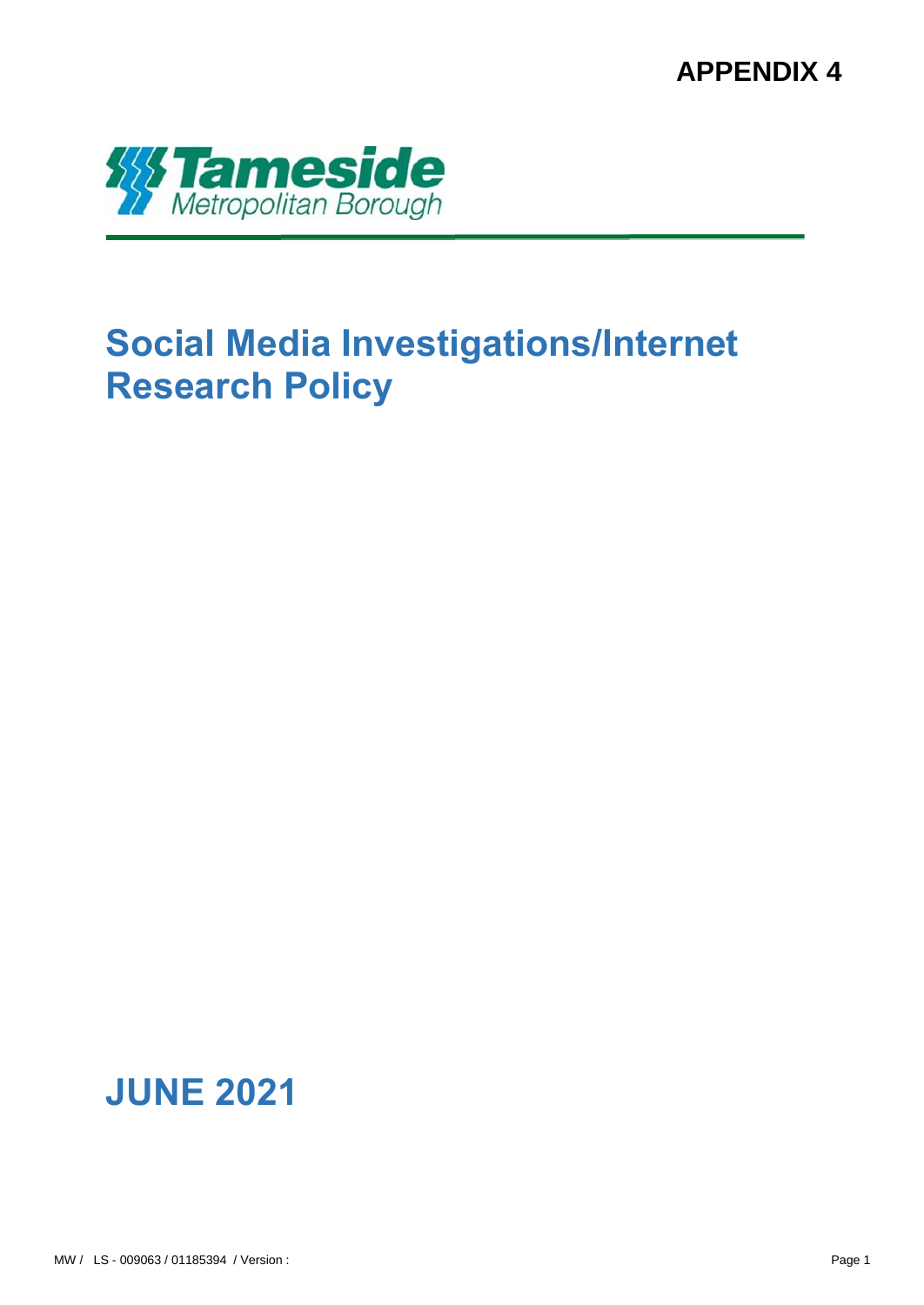| <b>BACKGROUND OF POLICY</b>                         | 3              |
|-----------------------------------------------------|----------------|
| <b>LEGAL FRAMEWORK</b>                              | 3              |
| <b>WHAT IS MEANT BY SOCIAL MEDIA</b>                | 5              |
| UTILISING SOCIAL MEDIA WITHIN AN INVESTIGATION      | 5              |
| <b>PRIVACY SETTINGS</b>                             | $6\phantom{a}$ |
| <b>RISK</b>                                         | $\overline{7}$ |
| <b>NECESSITY/JUSTIFICATION</b>                      | $\overline{7}$ |
| <b>PROPORTIONALITY</b>                              | $\overline{7}$ |
| <b>PRIVATE INFORMATION</b>                          | 8              |
| <b>COLLATERAL INTRUSION</b>                         | 8              |
| <b>COVERT HUMAN INTELLIGENCE SOURCE (CHIS)</b>      | 8              |
| <b>DEFINITION OF A CHIS</b>                         | 8              |
| <b>WHAT IS PERMITTED UNDER THIS POLICY</b>          | 9              |
| <b>COUNCIL POLICY REFLECTED ACROSS DIRECTORATES</b> | 9              |
| <b>TEAMS WITHIN REGULATORY SERVICES</b>             | 10             |
| <b>CHILDREN AND FAMILIES</b>                        | 10             |
| <b>ADULT HEALTH AND SOCIAL CARE</b>                 | 10             |
| <b>ONE- OFF VISITS</b>                              | 11             |
| <b>WHAT IS NOT PERMITTED UNDER THIS POLICY</b>      | 11             |
| <b>USE OF OFFICIAL ORGANISATION</b>                 | 12             |
| <b>DEPARTMENTAL SOCIAL MEDIA ACCOUNTS</b>           | 11             |
| <b>CAPTURING EVIDENCE</b>                           | 12             |
| <b>ACTIVITIES BY MEMBERS OF THE PUBLIC</b>          | 13             |
| <b>USE OF INFORMATION AND MATERIAL OBTAINED</b>     | 13             |
| <b>PRESERVATION OF EVIDENCE</b>                     | 13             |
| <b>DATA RETENTION AND DESTRUCTION OF EVIDENCE</b>   | 13             |
| <b>WRITTEN ACTIVITY RECORDS</b>                     | 14             |
| <b>REVIEWING THE ACTIVITY</b>                       | 14             |
| <b>POLICY RENEWAL</b>                               | 14             |
| <b>APPENDIX A</b>                                   | 15             |
| <b>APPENDIX B</b>                                   | 16             |
| <b>APPENDIX C</b>                                   | 17             |
|                                                     |                |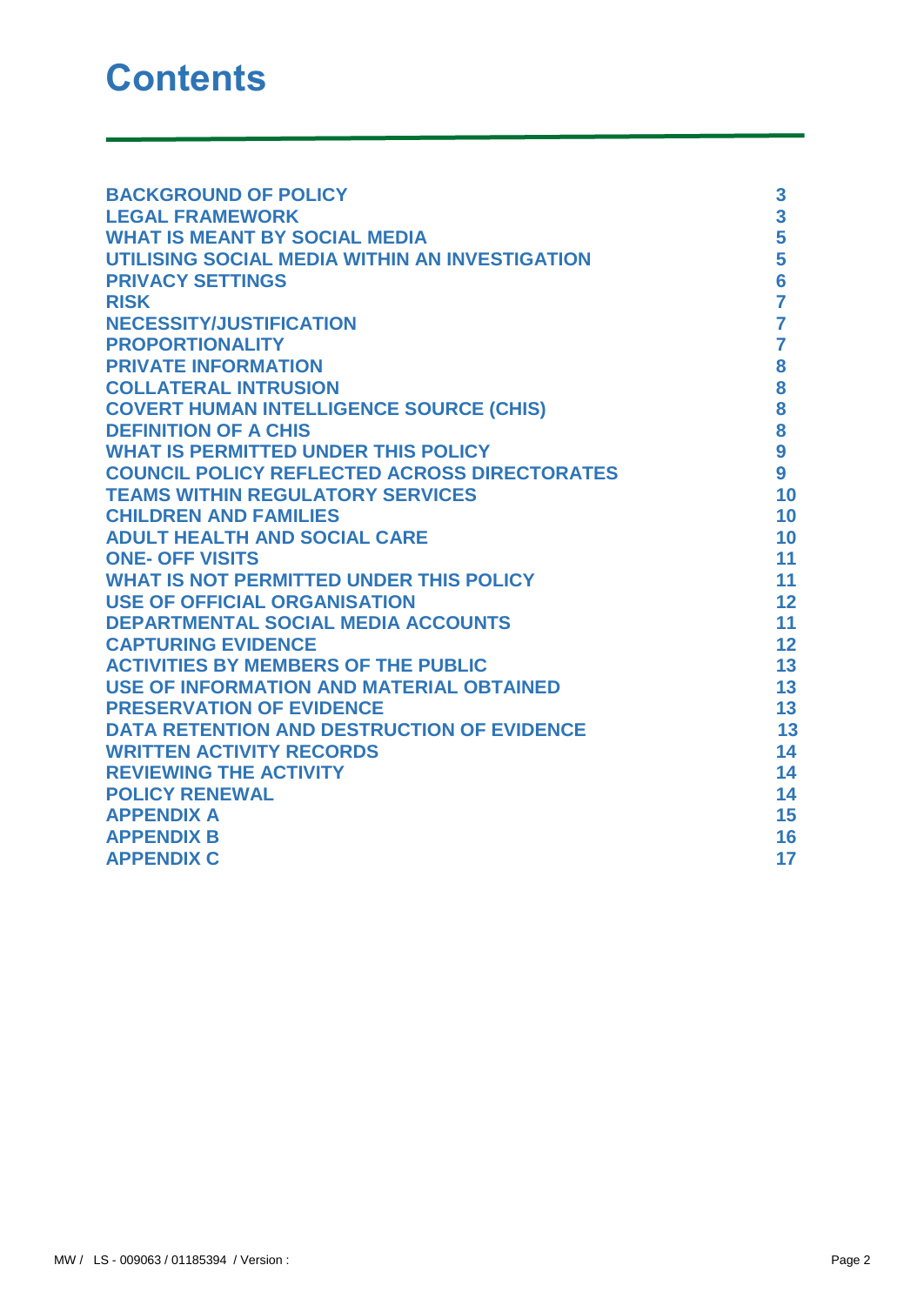#### **BACKGROUND OF POLICY**

Most of the information available on the internet is available to any person with internet access. Such information is widely known as open source information. Online open source research is widely regarded as the collection, evaluation and analysis of material from online sources available to the public, whether by payment or otherwise to use as intelligence and evidence.

The use of online open source internet and social media research techniques has become a productive method of obtaining information to assist Tameside Metropolitan Borough Council with its regulatory and enforcement functions. It can also assist with other functions such as service delivery issues and debt recovery. However, the use of the internet and social media is constantly evolving and with it the risks, particularly regarding breaches of privacy under Article 8 Human Rights Act (HRA) and other operational risks.

Tameside Metropolitan Borough Council is a Public Authority in law under the Human Rights Act 1998, and as such, the staff of the authority must always work within this legislation. This applies to research on the internet. Just because it may seem easier to carry out internet research does not mean that it should take place without justification.

#### **LEGAL FRAMEWORK**

This procedure is a restricted document for use by Tameside Metropolitan Borough Council staff only. It should not be published or distributed or disclosed under Freedom of Information Requests. It is relevant for Criminal and Civil Proceedings.

This procedure establishes Tameside Metropolitan Borough Council corporate standards and instructions, which will ensure that all online research and investigations are conducted lawfully and ethically to reduce risk. It provides guidance to all staff, when they are engaged in their official capacity of the implications and legislative/best practice framework associated with online internet and social media research. It will also ensure that the activity undertaken, and any evidence obtained will stand scrutiny.

The aim is to ensure that information gathering, investigations or surveillance involving the use of Social Media are conducted lawfully and correctly in accordance with an individual's human right and with due consideration of relevant legislation and Council policies including:

- Human Rights Act 1988 (HRA)
- European Convention on Human Rights (ECHR)
- Data Protection Legislation (Data Protection Act 2018 (DPA)
- Regulation of Investigatory Powers Act 2000 (RIPA) and
- together with the published codes of practice from the Home Office, Investigatory Powers Commissioner's Office (IPCO), formerly the Office of Surveillance Commissioners (OSC), and the Information Commissioner's Office.
- Tameside Metropolitan Borough Council Policy Social Media Use Responsible Conduct Policy. May 2018.

This policy and procedure should also be read in conjunction with the Council's Regulation of Investigatory Powers Act 2000 (RIPA) policies and procedures, as well as the statutory codes of practice issued by the Secretary of State and the Investigatory Powers Commissioner's Office (IPCO) Guidance. Should there be any queries, advice can be sought from Legal Services. Where activity meets the RIPA criteria, the RIPA policy and procedures must be followed.

Not adhering to policy and procedures could result in members of staff being dealt with through the Council's disciplinary procedure.

Use of Social Media in investigations refers to any instance where an officer accesses Social Media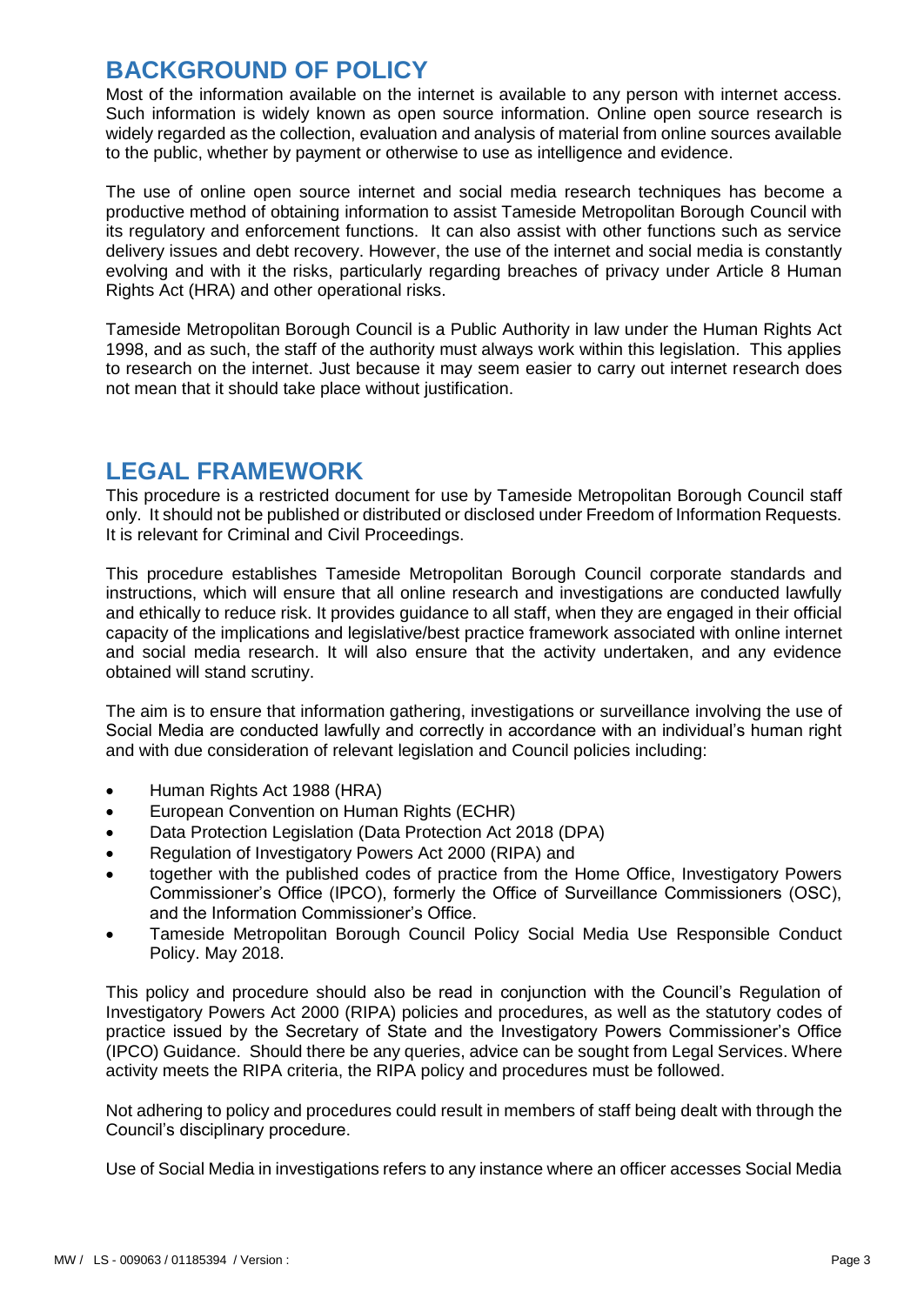### **WHAT IS MEANT BY SOCIAL MEDIA**

Social Media has become a significant part of many people's lives. By its very nature, Social Media accumulates a sizable amount of information about a person's life, from daily routines to specific events. Their accessibility on mobile devices can also mean that a person's precise location at a given time may also be recorded whenever they interact with a form of Social Media on their devices. All of this means that incredibly detailed information can be obtained about a person and their activities.

Social Media will always be a web-based service that allows individuals and businesses to construct a public or semi-public profile. Social Media can be very diverse, but will often have some, or all, of the following characteristics.

- The ability to show a list of other users with whom they share a connection; often termed "friends" or "followers".
- The ability to view and browse their list of connections and those made by others within the system
- Hosting capabilities allowing users to post audio, photographs and/or video content that is viewable by others.

Social Media can include community based web sites, online discussions forums, chatrooms and other social spaces online as well.

Current examples of the Social Media, and therefore the most likely to be of use when conducting investigations into alleged offences, include:

- Facebook
- **Twitter**
- Instagram
- LinkedIn
- Pintrest
- Tumblr
- Reddit
- Flickr
- Google+

Please note that this is not an exhaustive list.

Social media sites have allowed individuals, businesses and organisations to easily communicate between each other, serving as a useful tool to keep in touch and interact on what can be a real time basis.

People or groups can instantaneously share information, coordinate events and provide updates that are of interest to their friends, family or customer base.

Social media sites can also serve as a platform for individuals or groups to express their opinions and social, political and religious beliefs to give just a few common examples.

It is also possible to share photographs or videos with others and where privacy settlings allow, to share the posts of other people not necessarily connected with the original person.

### **UTILISING SOCIAL MEDIA WITHIN AN INVESTIGATION**

Social Media can therefore be a very useful tool when investigating alleged offences with a view to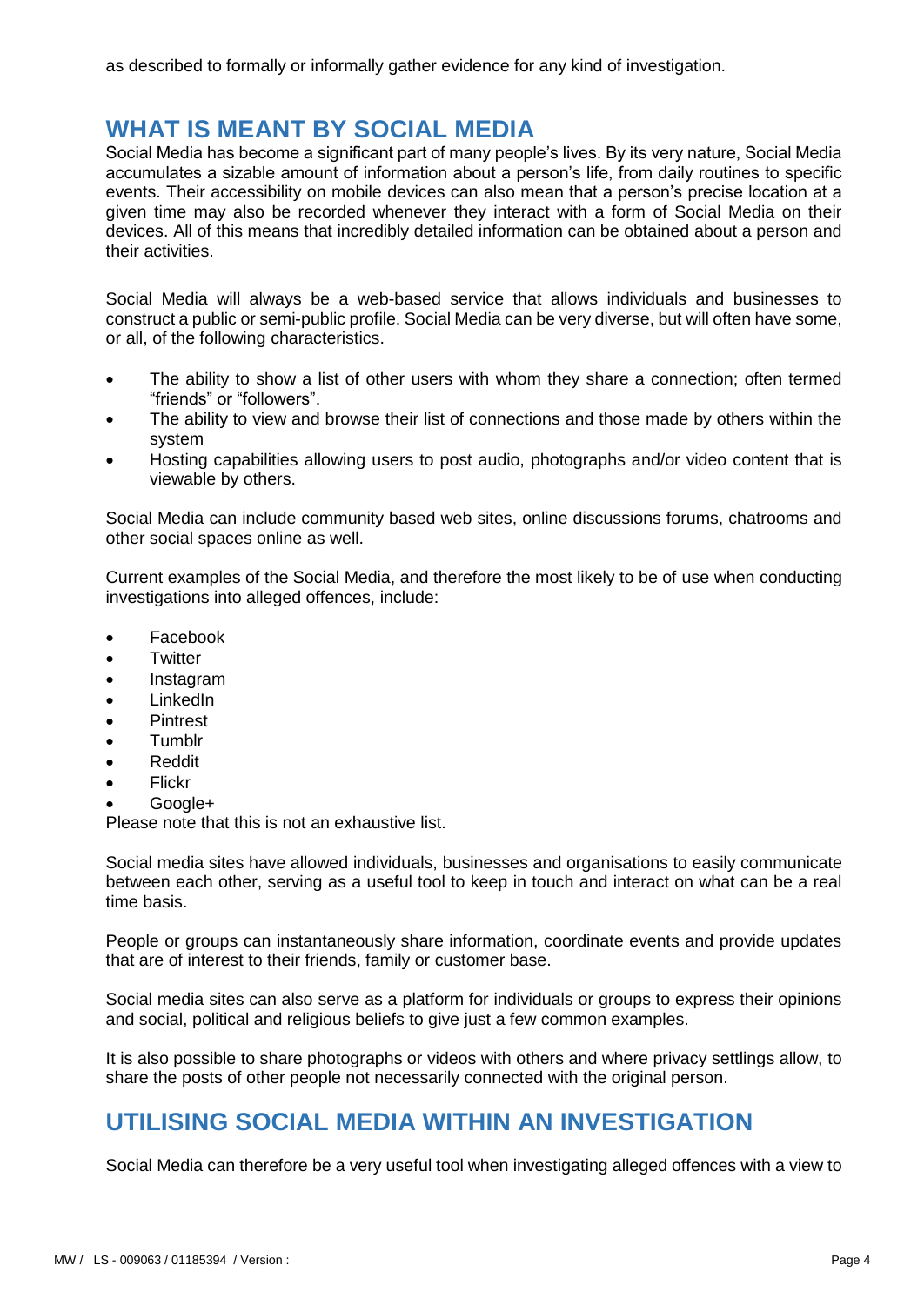bringing a prosecution in the courts. The use of information gathered from the various different forms of Social Media available can go some way to proving or disproving such things as whether a statement made by a defendant, or an allegation made by a complainant, is truthful or not. However, there is a danger that the use of Social Media can be abused, which would have an adverse effect, damaging potential prosecutions and even leave the Council open to complaints or criminal charges itself.

Public Authorities must ensure that any interference with Article 8 is:

- Necessary for a specific and legitimate objective –such as preventing or detecting crime;
- Proportionate to the objective in question;
- In accordance with the law.

Whenever you are using the internet to gather intelligence or evidence you must consider whether you are likely to interfere with a person's private and family life and, if so, whether you should seek authorisation under the Regulation of Investigatory (RIPA) for your conduct.

It is also essential to consider the effect of any collateral intrusion on the private and family life of other people not directly connected with the subject of the research or investigation.

Case by case judgement is vital when researching or investigating online. There are some considerations and standards to apply when using such sites, which this policy covers.

#### **PRIVACY SETTINGS**

The majority of Social Media services will allow its users to decide who can view their activity, and to what degree, through the use of privacy settings. Whilst some users are happy or indifferent about who is able to view their information, others prefer to maintain a level of privacy.

The information publicly available is known as an individual's public profile.

Depending on their intentions, many users will purposely use Social Media with no privacy setting applied whatsoever. This could be due to the fact that they are actively promoting something, such as a business or event, and therefore require as many people as possible to be able to view their Social Media profile at all times; others may do so for reasons of self-promotion or even vanity. Furthermore there may be a lack of awareness of what others can see and how to protect their privacy.

Those individuals with public profiles who operate on Social Media without any, or only limited, forms of privacy settings being activated do so at their own risk. Often, Social Media sites will advise its users through its terms and conditions of the implications of not activating privacy controls, namely that all content they publish or share will be viewable by everyone, including sometimes people who, themselves, do not have an account with that provider.

Whilst the content or information shared by individuals on Social Media remains the property of that individual, it is nonetheless considered to be in the public domain. Publishing content or information using a public, rather than a private setting, means that the individual publishing it is allowing everyone to access and use that information, and to associate it with them.

The opposite of a public profile is a private profile. Some users of Social Media will not wish for their content, information or interactions to be viewable to anyone outside of a very small number of people, if any. In these instances, users will normally set a level of privacy on their Social Media profiles that reflects what they are comfortable with being made available, meaning that, for example, only friends, family and other pre-approved users are able to view their content or make contact with them through that site.

Whilst it is the responsibility of an individual to set privacy settings to protect unsolicited access to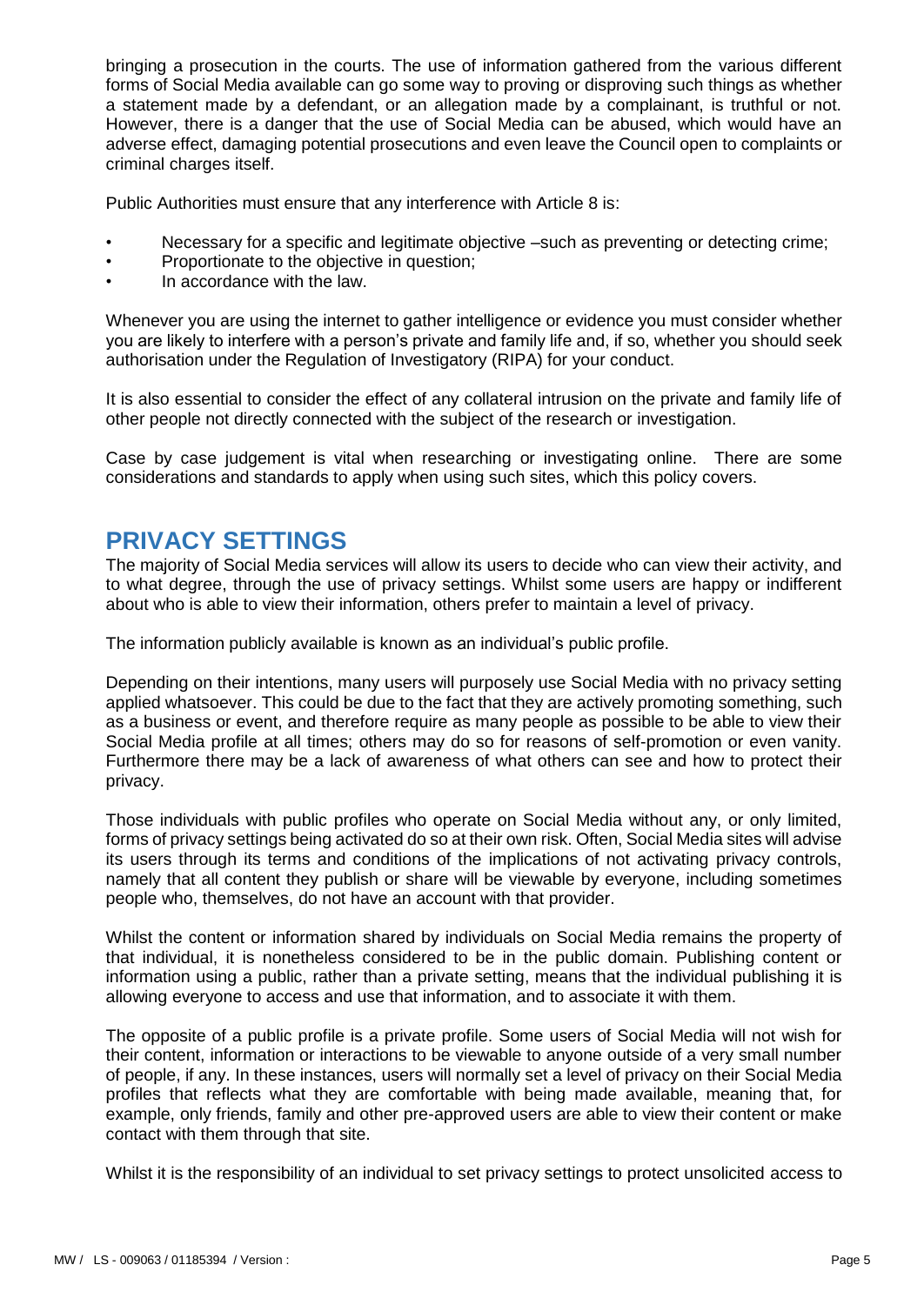private information, and even though data may be deemed published and no longer under the control of the author, it is unwise to regard it as "open source" or publicly available. The author has a reasonable expectation of privacy if access controls are applied. In some cases, data may be deemed private communication still in transmission (instant messages for example).

By setting their profile to private, a user does not allow everyone to access and use their content. This does not, however, extend to instances where a third party takes it upon themselves to share information which originated on a private profile on their own Social Media profile, for example:

*Person A publicises on their private Social Media page that they intend to throw a party, at which they will be selling alcohol and providing other forms of licensable activities, despite not having a licence from the Council to do so. Person B, who "follows" Person A's Social Media page, republishes this information on their public Social Media page. The information on Person A's profile cannot be used, however, the same information on Person B's profile, can.*

Where privacy settings are available but not applied, the data may be considered "open source" or publicly available (ie there is a reduced expectation of privacy). However, in some circumstances privacy implications still apply. This is because the intention when making such information available was not for it to be used for a covert purpose such as investigative activity. This is regardless of whether the Social Media user has sought to protect such information by restricting its access by activating privacy settings. Multiple and systematic viewing of the information would therefore require a RIPA authorisation.

#### **RISK**

Officers should be made aware that any activity carried out over the internet leaves a trace or footprint which can identify the device used, and, in some circumstances, the individual carrying out the activity. Unless the activity is conducted lawfully, Tameside Metropolitan Borough Council may face legal proceedings for breaching the Article 8 right of the person who is the subject of the research or investigation. There are also legal and reputational risks in failing to handle private information in accordance with GDPR and the DPA.

General routine 'one-off' social media enquiries will rarely pose a risk as they will be carried out in an open official capacity, as opposed to a covert capacity.

Using trained staff to undertake certain online research will reduce risks. The use of untrained staff will be a risk-based decision by the departmental managers based on the skills and experience of the individual undertaking the research and the nature and level of the research required.

#### **NECESSITY/JUSTIFICATION**

To justify the research or investigation, there must be a clear lawful reason, and it must be necessary. Therefore, the reason for the research, such as, the criminal conduct that it is aimed to prevent or detect must be identified and clearly described. This should be documented with clear objectives. Should the research or investigation fall within the scope of RIPA (i.e. by amounting to 'directed surveillance, the activity must not proceed without prior authorisation in accordance with RIPA procedures, including the need to show necessity on specified statutory grounds.

#### **PROPORTIONALITY**

Proportionality involves balancing the intrusiveness of the research on the subject and other innocent third parties who might be affected by it (collateral intrusion) against the need for the activity in operational terms. This requires an evaluation of the benefit to carrying out the activity relative to the seriousness of the suspected conduct under research or investigation, and of the expected benefit of the activity versus the privacy intrusion. The activity will not be proportionate if it is excessive in the circumstances of the case or if the information which is sought could reasonably be obtained by other less intrusive means. All such activity should be carefully managed to meet the objective in question and must not be arbitrary or unfair.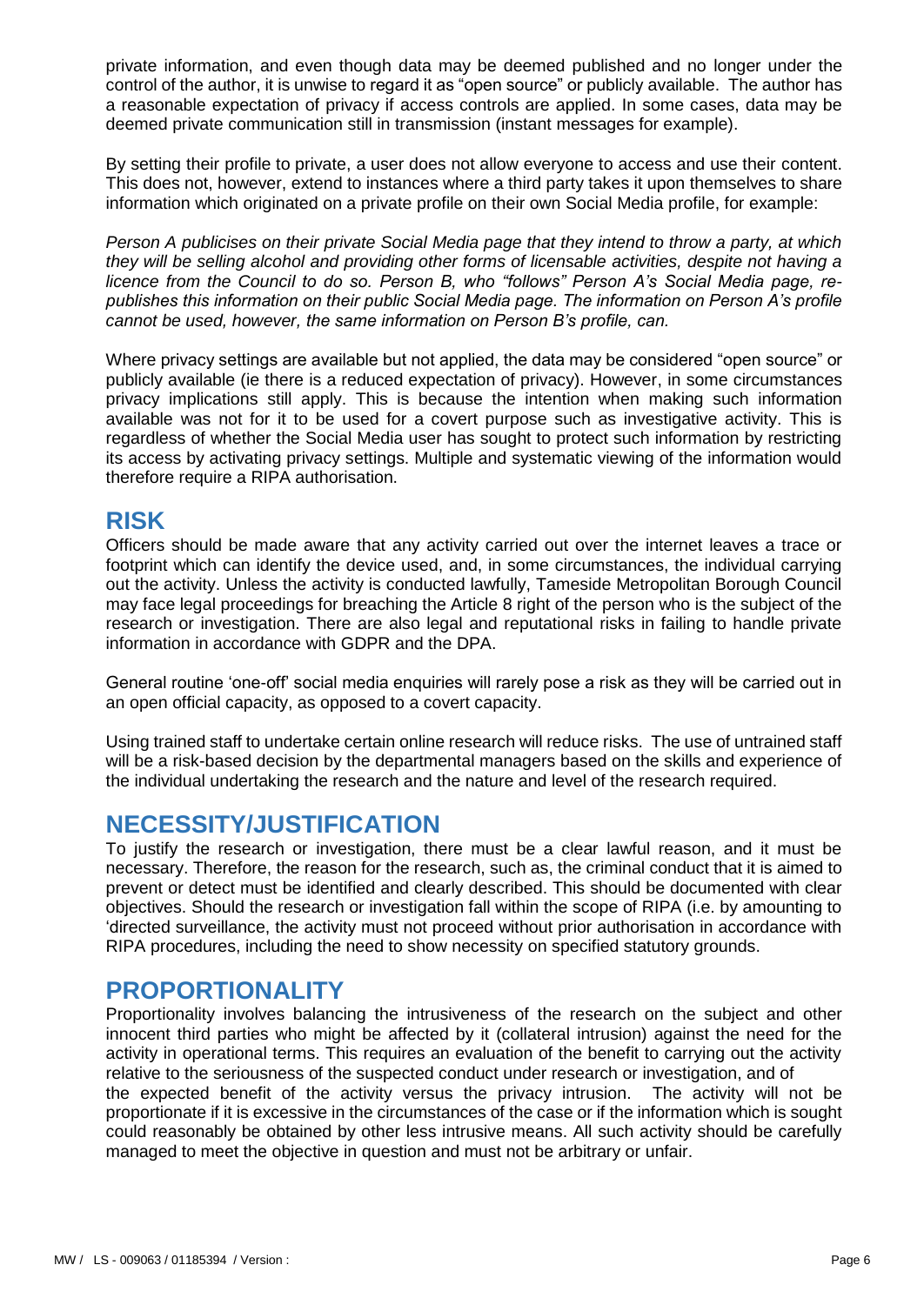Where online activity amounts to directed surveillance, part of the application for prior authorisation requires the applicant to demonstrate proportionality to the standard required by RIPA and its relevant Code of Practice.

#### **PRIVATE INFORMATION**

RIPA provides that 'private information' includes any information relating to a person's private or family life. Private information should be taken generally to include any aspect of a person's private or personal relationship with others, including family and professional or business relationships.

Prior to, and during any research, officers must take into account the privacy issues regarding any person associated with the research. Where an officer considers that research may interfere with a person's right to privacy, he/she must obtain authorisation from the line manager before proceeding. The line manager must be satisfied the proposed interference is lawful, before consenting to its use.

#### **COLLATERAL INTRUSION**

Collateral intrusion is the interference with the private and family life of persons who are not the intended subjects of the research. Measures should be taken, wherever practicable, to avoid or minimise interference with the private and family life of those who are not the intended subjects. Where such collateral intrusion is unavoidable, the activities may still be authorised providing it is considered proportionate to what is sought to be achieved. The same proportionality tests apply to anticipated collateral intrusion as to intrusion into the privacy of the intended subject of the surveillance.

Any collateral intrusion should be kept to the minimum necessary to achieve the specific objectives of the research.

All types of research should therefore include an assessment of the risk of any collateral intrusion, and details of any measures taken to limit and manage the intrusion. This will form part of the procedure if RIPA is engaged.

#### **COVERT HUMAN INTELLIGENCE SOURCE (CHIS)**

There is a considerable amount of information on the internet associated with illegal activity such as, unlicensed operators and fly-tipping offenders advertising through social media. To successfully obtain sufficient evidence and intelligence, it may be necessary to covertly communicate with suspects online. This is likely to require a CHIS authorisation.

The guidance relating to online covert CHIS activity is in the RIPA CHIS Codes of Practice. The below information is taken from the codes.

### **DEFINITION OF A COVERT HUMAN INTELLIGENCE SOURCE (CHIS )**

A CHIS is a person who establishes or maintains a personal or other relationship with a person for the purpose of covertly using the relationship to obtain information, or provide access to any information to another person, or covertly discloses information.

A purpose is covert, if and only if, the relationship is conducted in a manner that is calculated to ensure that one of the parties to the relationship is unaware of the purpose.

Any manipulation of a relationship by a public authority (e.g. one party having a covert purpose on behalf of a public authority) is likely to engage Article 8, regardless of whether or not the public authority intends to acquire private information.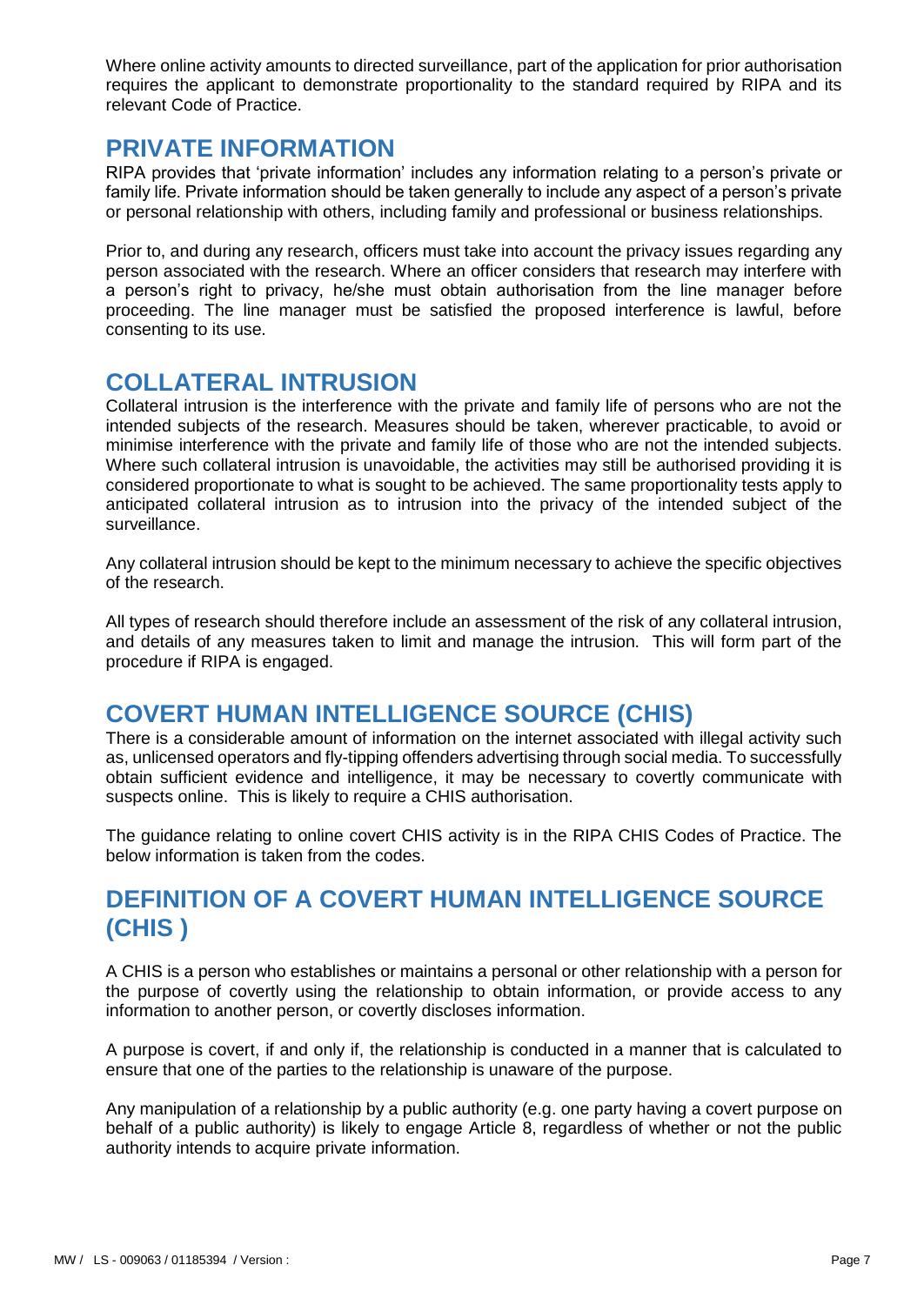The lawful criteria for CHIS is prevention and detection of crime and prevention of disorder and the offence does not have to have a sentence of 6 months imprisonment. If the enquiry was not for this purpose such as safeguarding or a disciplinary issue it would amount to CHIS activity outside of RIPA which should be authorised under that procedure.

This would equally apply to using a member of the public as it would to a member of Tameside Metropolitan Borough Council staff making the contact. The Codes of Practice at 4.12 state "where someone, such as an employee or member of the public, is tasked by a public authority to use an internet profile to establish or maintain a relationship with a subject of interest for a covert purpose, or otherwise undertakes such activity on behalf of the public authority, in order to obtain or provide access to information, a CHIS authorisation is likely to be required. For example:

- An investigator using the internet to engage with a subject of interest.
- Directing a member of the public (such as a CHIS) to use their own or another internet profile to establish or maintain a relationship with a subject of interest for a covert purpose.
- Joining chat rooms with a view to interacting with a criminal group in order to obtain information about their criminal activities.

#### **WHAT IS PERMITTED UNDER THIS POLICY**

Whether or not Social Media can be used in the course of investigation an offence, or potential offence, will depend on a number of things, including if the suspect has a Social Media presence at all. Investigating officers should also utilise overt traditional techniques and not place too high an emphasis on Social Media. For example, the lack of information on a social media profile should not be taken as evidence that something is or isn't true.

Using social media for investigatory purposes, under statutory powers or otherwise, will meet the definition of "directed surveillance under RIPA 2000,"if it is:

- 1. covert;
- 2. likely to reveal private information; and
- 3. done with some regularity

The primary consideration is the privacy settings and whether the person being monitored has a public or private profile as above.

The general observation duties of many law enforcement officers and other public authorities do not require RIPA authorisation, whether covert or overt. Such general observation duties frequently form part of the legislative functions of public authorities, as opposed to the pre-planned surveillance of a specific person or group of people. General observation duties may include monitoring of publicly accessible areas of the internet in circumstances where it is not part of a specific investigation or operation. (3.33 Aug 2018 RIPA Codes of Practice)

#### **COUNCIL POLICY REFLECTED ACROSS DIRECTORATES**

Tameside Metropolitan Borough Council's policy is that these types of enquiries MUST consist of attributable, overt, initial non-repeated research. This includes any research that is intended to identify themes, trends, possible indicators of criminality or other factors that may influence operational strategies. Some examples are shown below

- viewing publically available postings or websites where the person viewing does not have to register a profile, answer a question, or enter any significant correspondence in order to view. e.g a typical trader's website.
- Initial research to proactively identify how many persons are advertising waste collection via social media to tackle illegal waste (fly-tipping).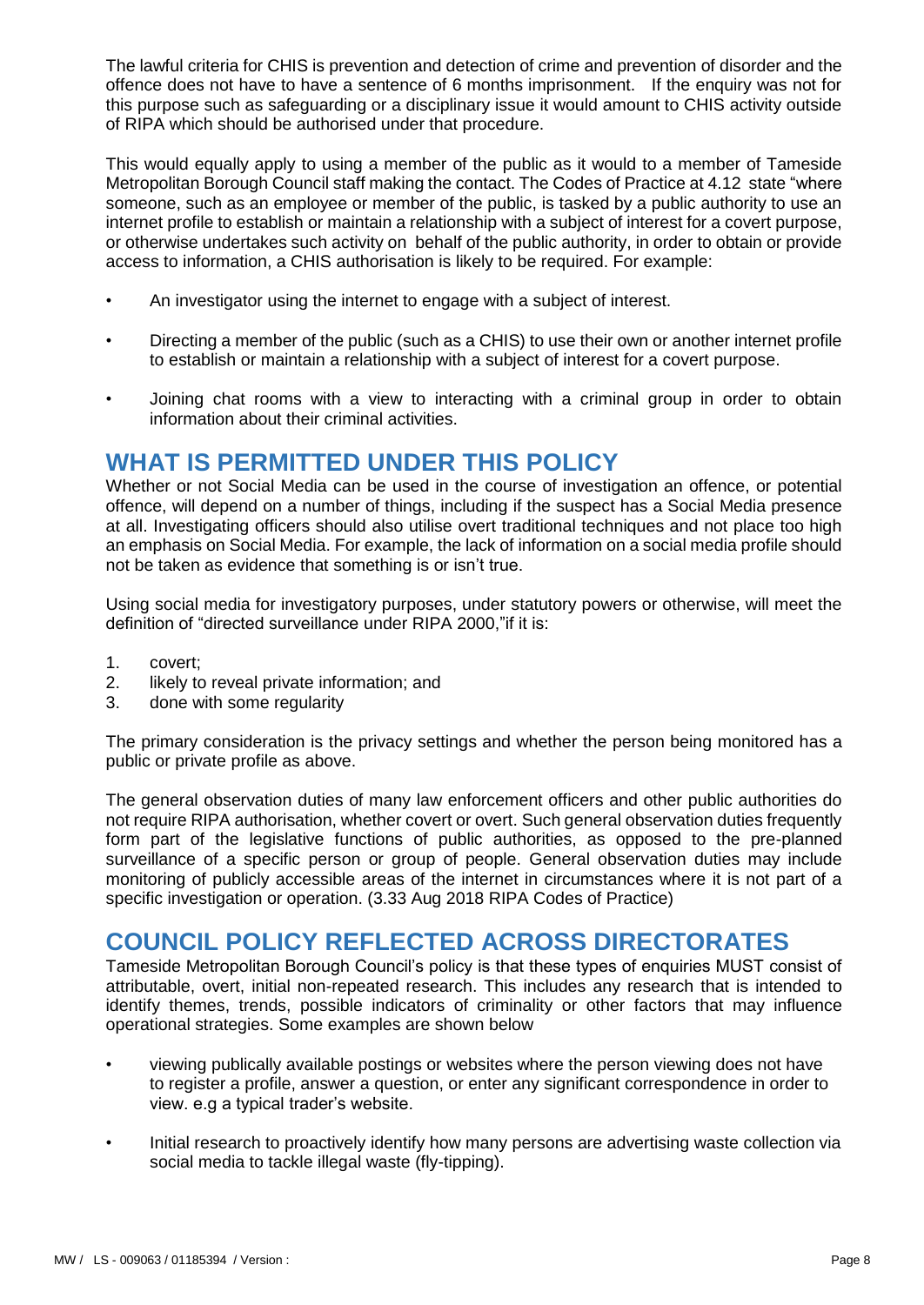- Initial enquiries to corroborate a complaint of a regulatory nature.
- Enquires relating to safeguarding issues.
- Initial enquiries to establish whether a suspect in an enforcement investigation has an online presence to assess whether there is intelligence or evidence available
- Initial enquiries to trace a debtor.

General routine enquiries will not normally engage the RIPA procedure as they are open and transparent and not normally repeated. There will be a low expectation of privacy and no RIPA authorisation would normally be required to view or record these pages. They also need to be carried out using Tameside Metropolitan Borough Council networked computers via open search engines such as Google.

**TEAMS WITHIN REGULATORY SERVICES,** namely Trading Standards, Licensing, Exchequer and Environmental Health are responsible for ensuring compliance with a wide range of criminal legislation. Many businesses now operate solely on social media sites now, and it is therefore necessary, in order to protect the public and to ensure compliance with legislation, that officers can use social media. Some examples where the use of social media is necessary and proportionate is to identify and establish evidence of sellers of counterfeit goods; illicit tobacco; and unlicensed tattooists, skin piercers and dog breeders, business grants/owners.

**CHILDREN AND FAMILIES:** Children's Social Care can use a range of methods when attempting to locate / contact absent or estranged parents in order to provide notice of care proceedings. Judicial bodies have highlighted the role that social media sites can play in ensuring parents know about care proceedings (Justice Holman, February 2017).

[Social workers can use Facebook to search for missing parents, says judge \(communitycare.co.uk\)](https://www.communitycare.co.uk/2017/03/07/social-workers-can-use-facebook-search-missing-parents-says-judge/)

Similarly, use is appropriate where there are concerns around safeguarding, exploitation, or children missing from home.

[https://www.basw.co.uk/system/files/resources/Social%20Media%20Policy.pdf#:~:text=Social%2](https://www.basw.co.uk/system/files/resources/Social%20Media%20Policy.pdf#:~:text=Social%20media%20is%20being%20used%20in%20safeguarding%20investigations,practice%20and%20legislation%20to%20protect%20and%20empower%20children) [0media%20is%20being%20used%20in%20safeguarding%20investigations,practice%20and%20l](https://www.basw.co.uk/system/files/resources/Social%20Media%20Policy.pdf#:~:text=Social%20media%20is%20being%20used%20in%20safeguarding%20investigations,practice%20and%20legislation%20to%20protect%20and%20empower%20children) [egislation%20to%20protect%20and%20empower%20children.](https://www.basw.co.uk/system/files/resources/Social%20Media%20Policy.pdf#:~:text=Social%20media%20is%20being%20used%20in%20safeguarding%20investigations,practice%20and%20legislation%20to%20protect%20and%20empower%20children)

Education Services can also use social media to locate children who are missing from education. There has been much debate nationally on the use of such platforms in contacting children, young people and families and gathering evidence for the purpose of assessment or proceedings. Please see appendix B to this policy.

#### **ADULT HEALTH AND SOCIAL CARE:**

Support and Safeguarding teams may try to locate vulnerable adults or need to identify / request contact with guardians or care givers.

Adult Social care teams can use a range of methods when attempting to locate / contact absent vulnerable adults in order to ensure they are safe. Similarly, use is appropriate where there are concerns around safeguarding or exploitation. There is lots of evidence of the benefits of using social media in social care as long as the service works within its organisational guidelines. Depending upon the purpose of the business, these accounts can be 'overt' (an open public page) or 'covert' (hidden from public view).

When using social media, the approach taken by all employees needs to be proportionate, necessary and have a recognised legitimate aim that protects the individual's privacy rights and meets the following legislative requirements: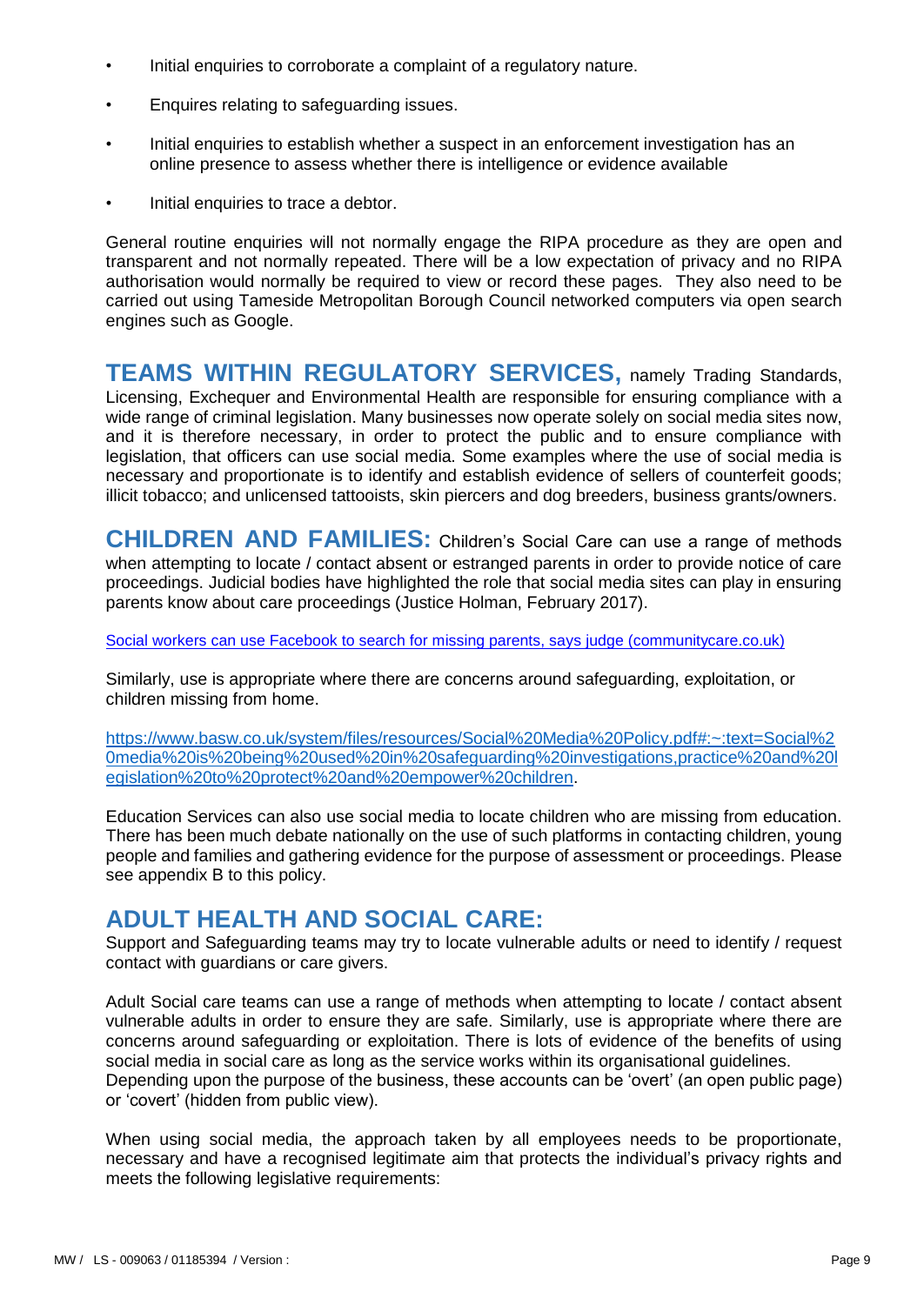- The Data Protection Act 2018 and GDPR.
- Article 8 of the Human Rights Act (Individual's right to privacy).
- Regulation of Investigatory Powers Act, 2000.

As stated, the systematic accessing or consistent monitoring of an individual's /business's internet and social networking site may potentially fall within the definition of covert directed surveillance, which would require authorisation to be sought from a Magistrates Court. Failure to seek authorisation when necessary could result in the Council breaching an individual's right to privacy (Article 8 of the Human Rights Act). It is therefore important that officers follow this policy and seek additional advice if necessary,in respect of The Regulation of Investigatory Powers Act when considering accessing internet and social networking sites. Please see appendix B to this policy.

#### **ONE- OFF VISITS**

A distinction is made between one-off and repeated visits to an individual's Social Media profile.

One-off visits, or otherwise infrequent visits spread out over time, would not be considered "directed surveillance" for the purposes of RIPA. Repeated or frequent visits however may cross over into becoming "directed surveillance" requiring RIPA authorisation.

A person's Social Media profile should not be routinely monitored e.g on an hourly, daily or weekly basis, in search of updates as this would require RIPA authorisation.

**A "one-off" is an on-line visit of a social media platform to gather information that is publically available.** A log must be maintained within the investigation file detailing the date and time of each visit and a brief note of the information gained, which is pre-authorised by the officer's line manager.

Each single viewing of an individual's social media site must be recorded on the log.

For any surveillance that is more than a "one-off", those involved should consider whether to seek RIPA authorisation. Officers should consider the parallel situation: live, covert observation of a person in public places. If an authorisation would be required in the real world, one would also be required in the virtual world. Continued covert visits are likely to be unjustifiable without formal consideration under RIPA.

Prior to commencing general routine enquiries on the internet, Line Manager (Service Unit Manager- minimum level) approval will be required. This should be clearly documented within the case file notes preferably by using the form provided at Appendix A.

#### **WHAT IS NOT PERMITTED UNDER THIS POLICY**

Council officers should **NOT** attempt to circumvent privacy settings and view an individual's information on multiple occasions unless authorisation has been sought under RIPA. Such attempts may include, but are not limited to;

- sending "friend", 'like', 'create and/or send posts' or "follow" requests to the individual and/or company;
- setting up or using bogus Social Media profiles in an attempt to gain access to the
- individual's and/or company's private profile;
- contacting the individual and/or company through any form of instant messaging or chat function requesting
- access or information;
- asking family, friends, colleagues or any other third party to gain access on their behalf,
- or otherwise using the Social Media accounts of such people to gain access; and /or
- using any other deceptive or misleading method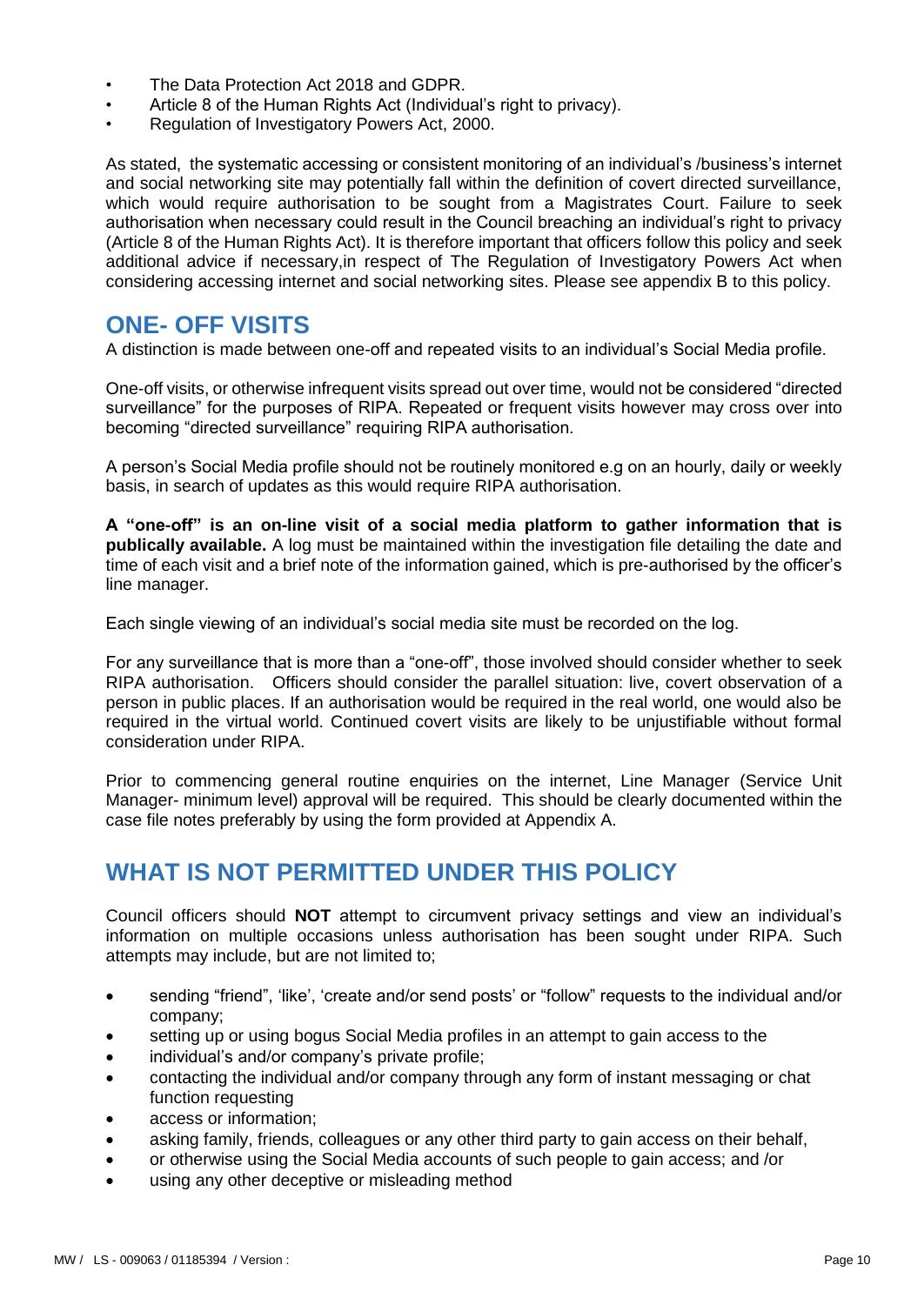**repeated viewing (2 times or more within a 28 day period within the same department) of 'open source' information is NOT PERMITTED and requires a RIPA authorisation.**

#### **USE OF OFFICIAL ORGANISATION / DEPARTMENTAL SOCIAL MEDIA ACCOUNTS**

Social media accounts used for investigation purposes and/or linked research must only be accessed on devices belonging to the council. When conducting internet enquiries or investigations, these must be carried out through a dedicated Council-wide Investigations/research Social Media account for the specific purpose of carrying out an investigation and/research, through genuine open source techniques and openly available search engines such as Google (open site)

Officers are **NOT** permitted to create additional departmental social media accounts and/or their own personal social media accounts for the purposes of investigations/gathering information. This is because it is impossible to effectively monitor and control due to the potential number of users and associated risks of officers potentially acting unlawfully. There are also implications for the officers, as they are leaving audit trails,that are inappropriate. As a result, it is likely to leave the council facing liability issues over potential breaches of privacy under the HRA or other legislation such as RIPA and the GDPR.

#### **CAPTURING EVIDENCE**

Once content available from an individual's social media profile has been identified as being relevant to the investigation being undertaken, it needs to be recorded and captured for the purposes of producing as evidence at any potential prosecution. Depending on the nature of the evidence, there are a number of ways in which this may be done.

Where evidence takes the form of a readable or otherwise observable content, such as text, status updates or photographs, it is acceptable for this to be copied directly from the site, or captured via a screenshot, onto a hard drive or some other form of storage device, and subsequently printed to a hard copy. The hard copy evidence should then be exhibited to a suitably prepared witness statement in the normal way.

Where evidence takes the form of audio or video content then efforts should be made to download the content to the authorised location on the Council's storage systems. This should be agreed by each Service and IT Services. In the event that material needs to be copied to a USB pen drive please refer to the Removable media please on the Intranet. The relevant Council data retention periods must also be adhered to.

When capturing evidence from an individual's public social media profile, steps should be taken to ensure that all relevant aspects of that evidence are recorded effectively. For example, when taking a screenshot of a person's social media profile, the officer doing so should make sure that the time and date are visible on the screenshot in order to prove when the evidence was captured. Likewise, if the evidence being captured is a specific status update or post published on the person's profile, steps should be taken to make sure that the date and time of that status update or post is visible within the screenshot. Without this information, the effectiveness of the evidence is potentially lost as it may not be admissible in court.

Due to the nature of social media, there is a significant risk of collateral damage in the form of other, innocent parties' information being inadvertently captured alongside that of the suspected offender's. When capturing evidence from a social media profile, steps should be taken to minimise this collateral damage either before capturing the evidence, or subsequently through redaction. This might be particularly prevalent on social media profiles promoting certain events, where users are encouraged to interact with each other by posting messages or on photographs where other users may be making comments.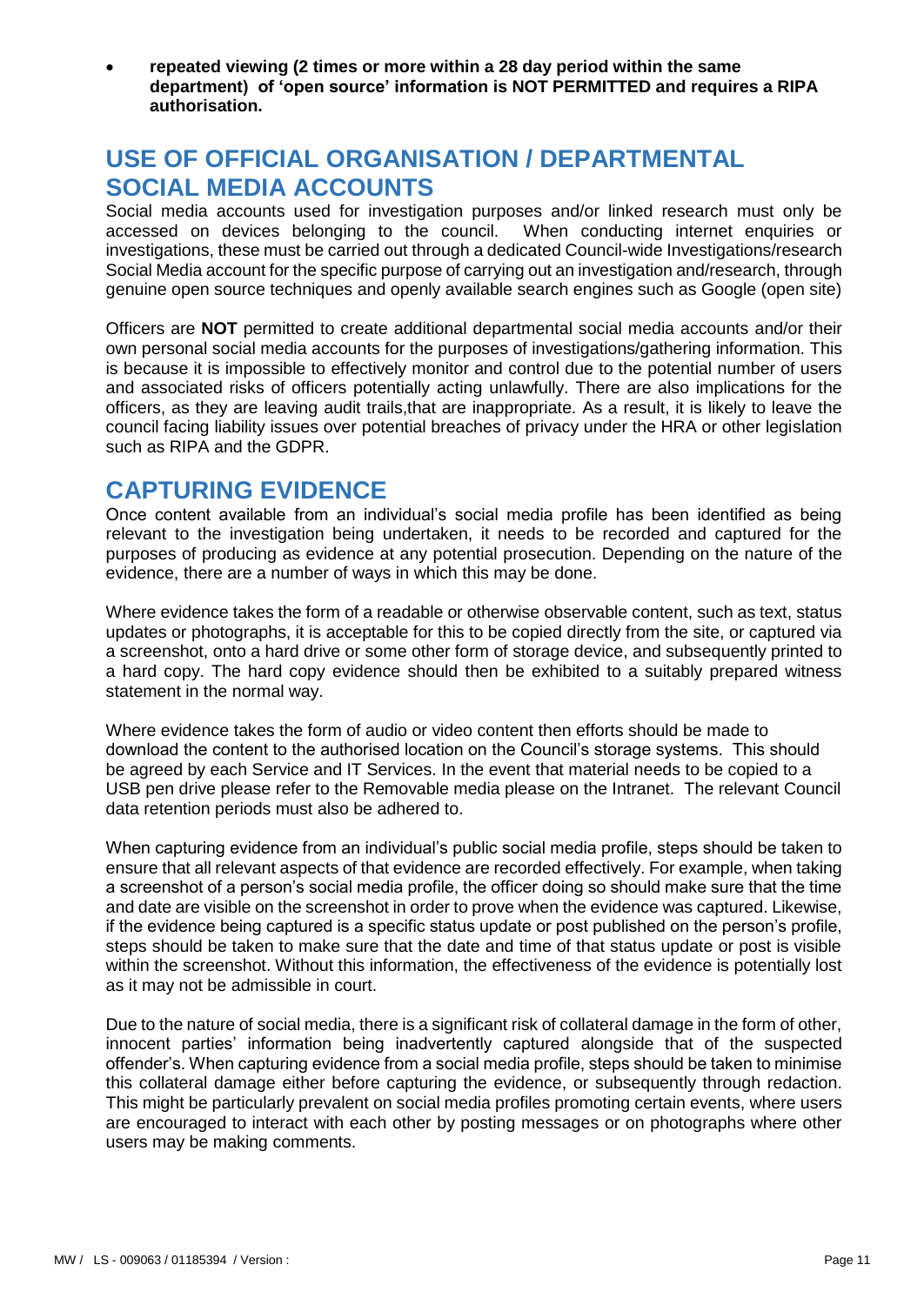#### **ACTIVITIES BY MEMBERS OF THE PUBLIC**

If during the course of a complaint or enquiry, it is necessary to obtain internet material for intelligence or evidence from a member of the public, they may be asked to provide printed screen shots to corroborate the information. However, any subsequent internet research should be carried out by Tameside Metropolitan Borough Council staff and not the member of the public. This will assist with managing the activity in line with legislation and guidance. It will also reduce the risks associated with these types of enquiries. Therefore, this information should be made clear to the member of the public and documented within the relevant case notes.

#### **USE OF INFORMATION AND MATERIAL OBTAINED**

The material obtained from conducting open source internet and social media research may be used as intelligence or evidence. However, it has varying levels of value due to its reliability and authenticity. The OSC have previously stated that "particular care should be taken when using data or information obtained from open or unevaluated sources such as the internet or social networks". That is because it is not conclusive as to who posted the information. A considerable amount of information on the internet, unless being capable of time lined is historical data. Therefore, corroboration should be sought. It is currently regarded as hearsay evidence and will require corroboration.

#### **PRESERVATION OF EVIDENCE**

Evidence obtained from the internet is digital evidence. All digital evidence is subject to the same rules and laws that apply to documentary evidence.

It is also necessary to demonstrate how evidence has been recovered, showing each process through which, the evidence was obtained.

Evidence should be preserved to such an extent that a third party is able to repeat the same process and arrive at the same result as that presented to a court. Therefore, it is important that evidence obtained online is preserved and presented in a manner that is able to withstand scrutiny.

Researching, recording, storing, and using open source information regarding a person or group of people must be both necessary and proportionate, and take account of the level of intrusion against any person. The activity may also require authorisation and approval by a Magistrate under the Regulation of Investigatory Powers Act (RIPA) 2000. To ensure that any resultant interference with a person's Article 8 right to respect for their private and family life is lawful, the material must be retained and processed in accordance with the principles of the General Data Protection Regulations (GDPR).

#### **DATA RETENTION AND DESTRUCTION OF MATERIAL**

Where recorded material, in any form or media, is obtained during the course of an investigation which might be relevant to that investigation, or another investigation, or to pending or future civil or criminal proceedings, then it should not be destroyed. It should be retained in accordance with the requirements of the Data Protection Act 2018, Freedom of Information Act 2000, General Data Protection Regulations (GDPR), and any other legal requirements, including those of confidentiality, and the Council's policies and procedures regarding document retention.

Personal data gathered by the Council is subject to the Data Protection Act 2018. When considering whether to retain the data, the Council should:

review the length of time it keeps personal data:

consider the purpose or purposes it holds the information for in deciding whether (and for how long) to retain it;

securely delete information that is no longer needed for this purpose or these purposes; and update, archive or securely delete information if it goes out of date

Due to the nature of Social Media, it is important to remember that when information is produced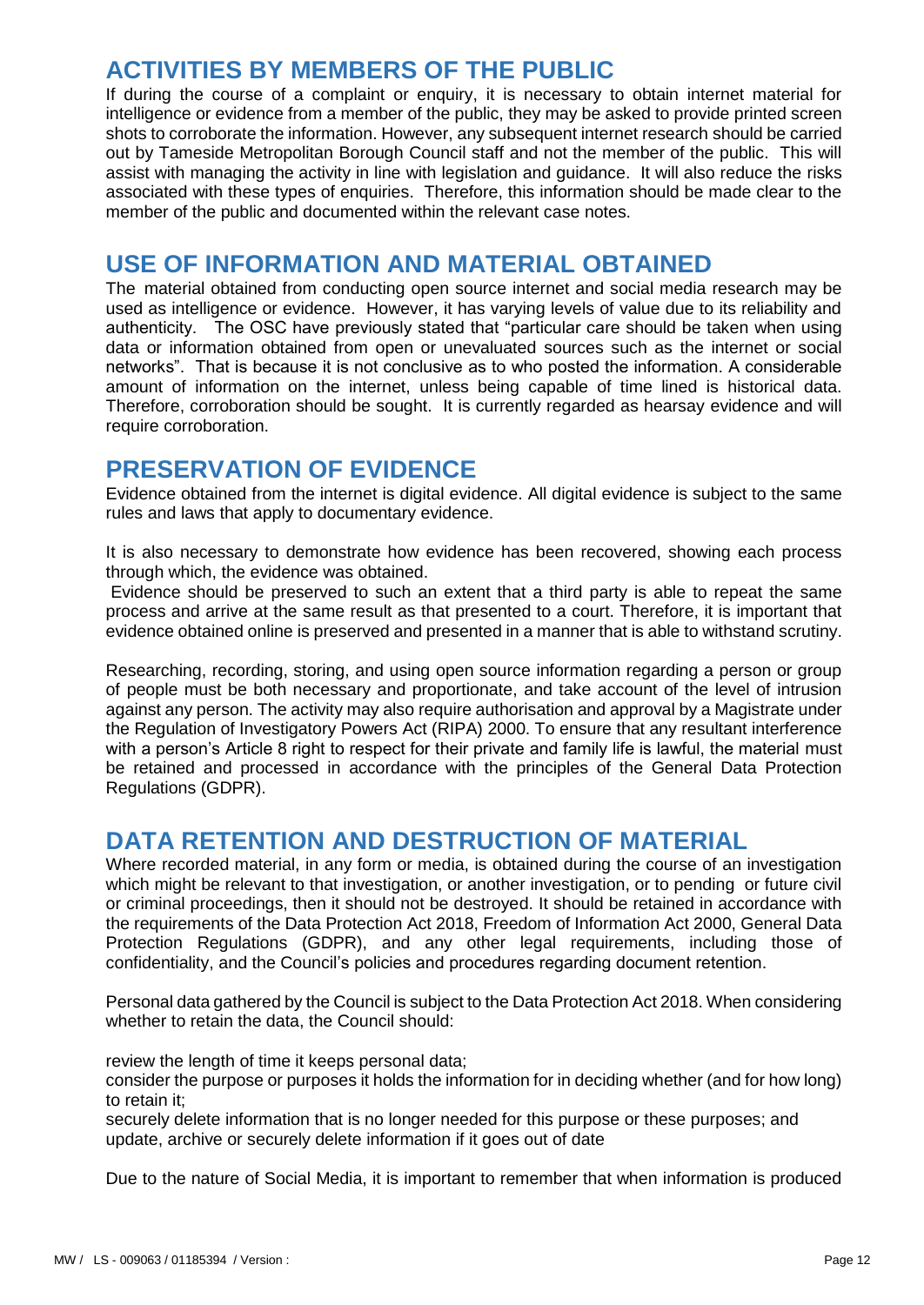as a hard copy is destroyed in line with this paragraph, that all digital copies of that evidence is likewise destroyed.

#### **WRITTEN ACTIVITY RECORDS**

Written records known as audit trails must be recorded in all cases of internet research. They should detail all the processes applied when obtaining the information and evidence. These will need to be preserved as they may later be required for oversight and to assist with any complaints that may arise with regard to breaches of privacy, or necessity and proportionality issues. Therefore, they may be required to assist with testimony in a court or tribunal relating to the conduct of the examination and procedure adopted.

An internet research form is attached at Appendix C which can be used to record the information.

#### **REVIEWING THE ACTIVITY**

During the course of conducting the internet open source research, the nature of the online activity may evolve. It is important staff continually assess and review their activity to ensure it remains lawful and compliant.

#### **POLICY RENEWAL**

This Policy will be reviewed on an annual basis.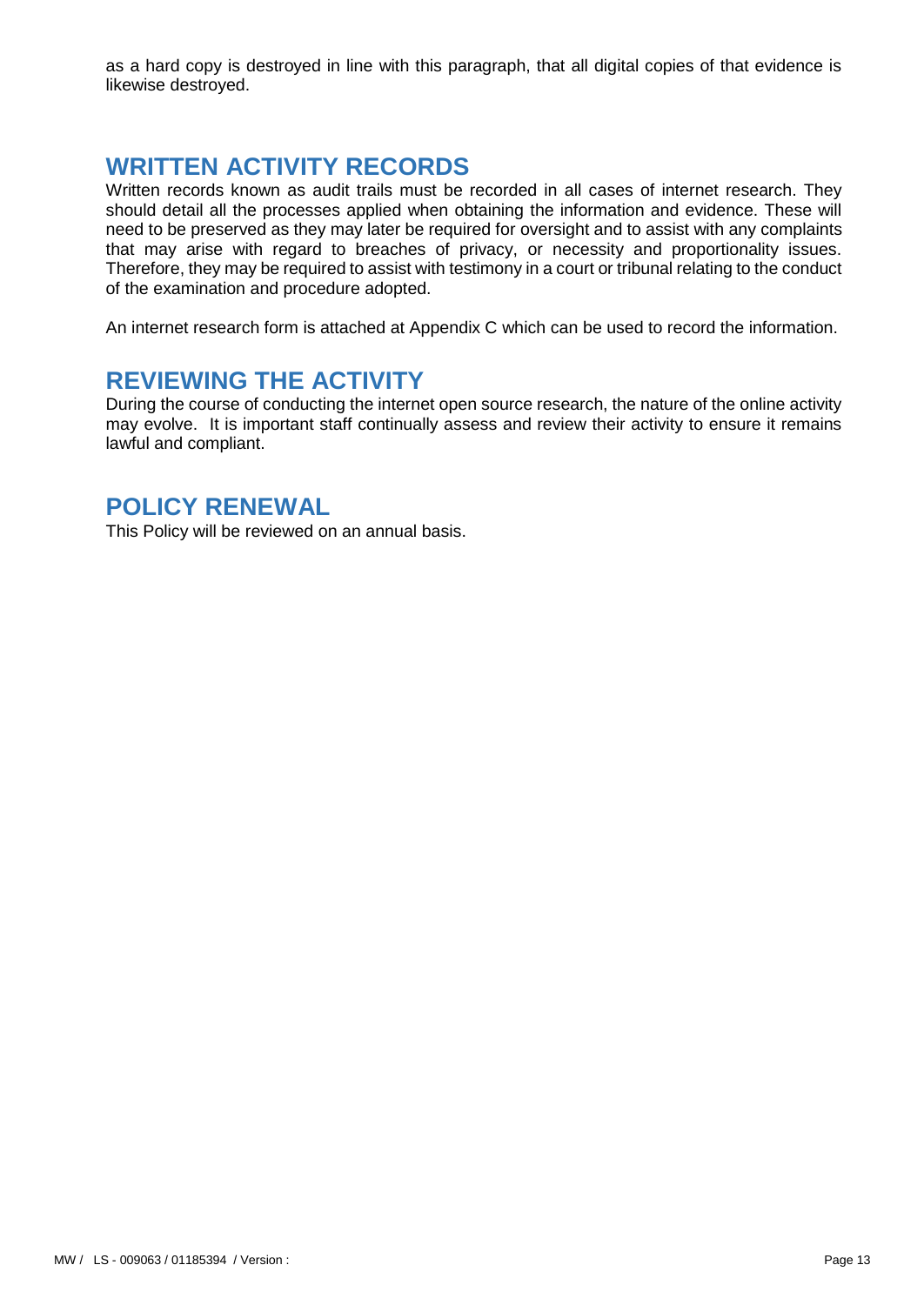## **Appendix A**

# **Internet Research Form**

| Ref no:                                                             | Department:                                                       | Date: |  |  |
|---------------------------------------------------------------------|-------------------------------------------------------------------|-------|--|--|
| Subject of the                                                      |                                                                   |       |  |  |
| research                                                            |                                                                   |       |  |  |
| <b>Name</b>                                                         |                                                                   |       |  |  |
| DOB or age                                                          |                                                                   |       |  |  |
| <b>Address</b>                                                      |                                                                   |       |  |  |
|                                                                     | Offence/incident or reason for the research:                      |       |  |  |
|                                                                     |                                                                   |       |  |  |
|                                                                     |                                                                   |       |  |  |
|                                                                     |                                                                   |       |  |  |
| Why it is necessary to undertake these particular enquiries in this |                                                                   |       |  |  |
| way:                                                                |                                                                   |       |  |  |
|                                                                     |                                                                   |       |  |  |
|                                                                     |                                                                   |       |  |  |
|                                                                     |                                                                   |       |  |  |
|                                                                     |                                                                   |       |  |  |
| <b>Privacy Issues:</b>                                              |                                                                   |       |  |  |
|                                                                     |                                                                   |       |  |  |
|                                                                     | Detail any privacy issues identified to date- how you will manage |       |  |  |
|                                                                     | any private information obtained as a result of the research,     |       |  |  |
| including its storage and use:                                      |                                                                   |       |  |  |
|                                                                     |                                                                   |       |  |  |
|                                                                     | Confirmation of where the evidence will be stored                 |       |  |  |
|                                                                     |                                                                   |       |  |  |
|                                                                     |                                                                   |       |  |  |
| <b>Data Retention</b>                                               |                                                                   |       |  |  |
|                                                                     |                                                                   |       |  |  |
|                                                                     |                                                                   |       |  |  |
| <b>Authorised By</b>                                                |                                                                   |       |  |  |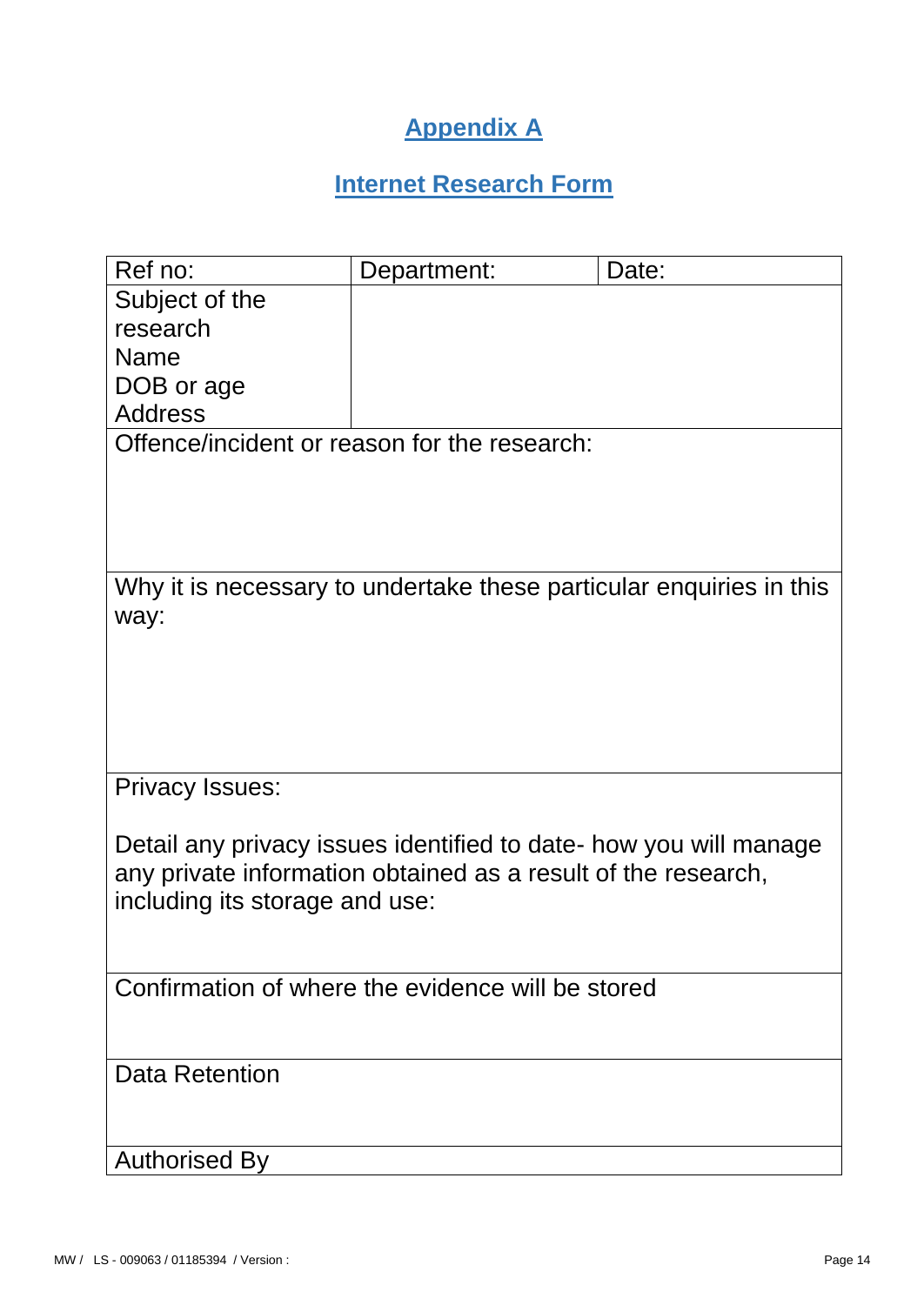# **Appendix B**

# **Social Media Authorisation for Social Care**

| Ref no:                                                                                                                                                                                                                                          | Department: | Date: |  |  |
|--------------------------------------------------------------------------------------------------------------------------------------------------------------------------------------------------------------------------------------------------|-------------|-------|--|--|
| Subject of the                                                                                                                                                                                                                                   |             |       |  |  |
| research                                                                                                                                                                                                                                         |             |       |  |  |
| Name                                                                                                                                                                                                                                             |             |       |  |  |
| DOB or age                                                                                                                                                                                                                                       |             |       |  |  |
| <b>Address</b>                                                                                                                                                                                                                                   |             |       |  |  |
| Describe the nature of the concern<br>(state what you think might happen to the child/vulnerable adult and assess the<br>chances of this happening. Please confirm is this information from a credible source<br>and how credible is the threat) |             |       |  |  |
| Why it is necessary to undertake these particular enquiries in this                                                                                                                                                                              |             |       |  |  |
| WAY: (if it is possible to obtain the same information from another open source, it is                                                                                                                                                           |             |       |  |  |
| not likely to be necessary)                                                                                                                                                                                                                      |             |       |  |  |
| <b>Privacy Issues:</b>                                                                                                                                                                                                                           |             |       |  |  |
| Detail any privacy issues identified to date- how you will manage any private<br>information obtained as a result of the research, including its storage and use:                                                                                |             |       |  |  |
| Confirmation of where the evidence will be stored                                                                                                                                                                                                |             |       |  |  |
| <b>Data Retention</b>                                                                                                                                                                                                                            |             |       |  |  |
| Signed                                                                                                                                                                                                                                           |             |       |  |  |
| <b>Print Name (Social Worker)</b>                                                                                                                                                                                                                |             |       |  |  |